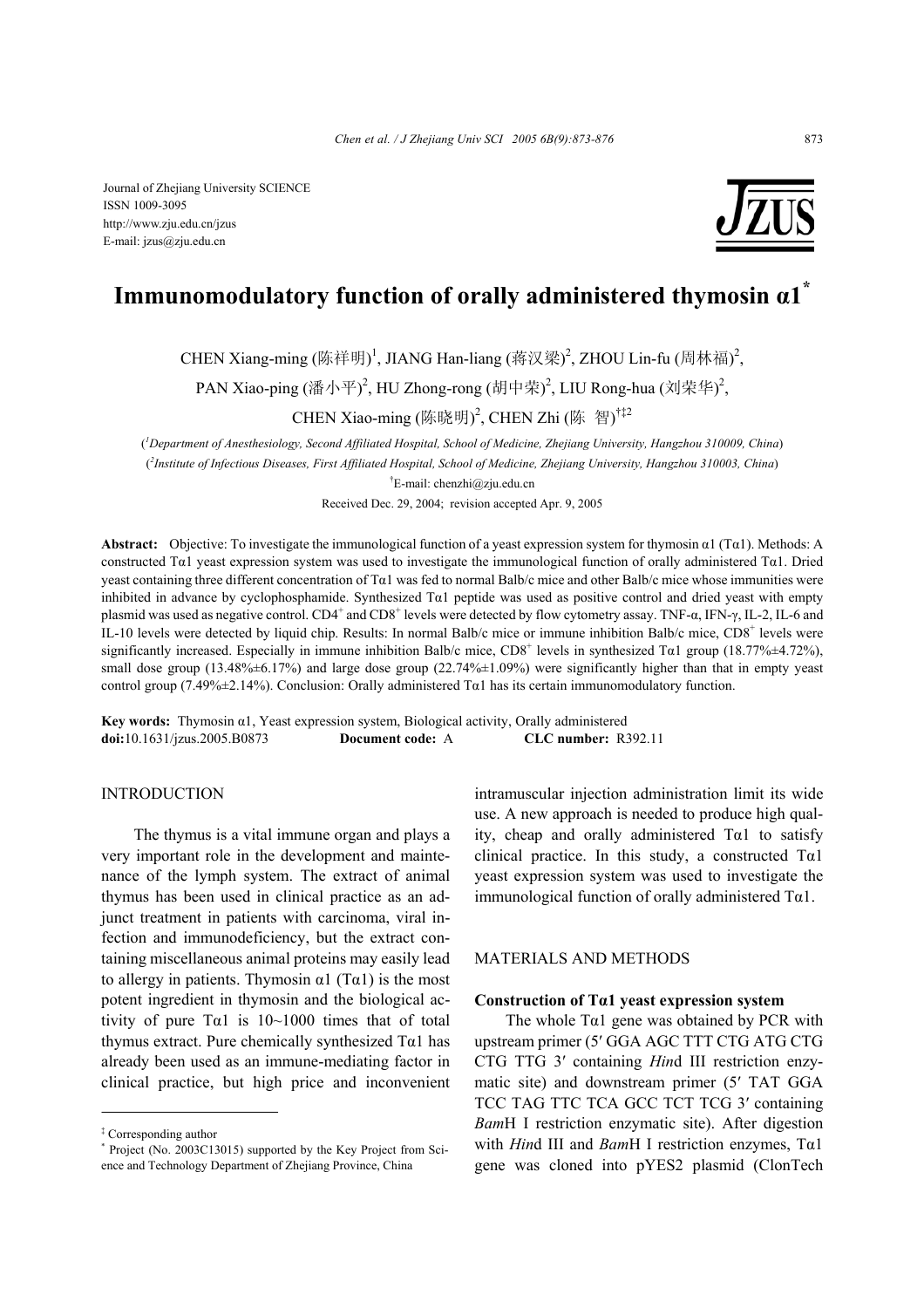Corporation, Cat. V825-20). The positive clones were identified by PCR, restriction enzyme digestion, sequencing and Western blot, respectively. Synthesized Tα1 peptides (Ac-SDAAVDTSSEITTKDLKEKKE VVEEAEN-OH, synthesized by Xian Meilian Company) were used as positive control.

# **Construction of immune inhibition Balb/c mouse model**

Forty-six Balb/c mice were injected intra-peritoneally with cyclophosphamide (Jiangsu Henrui Pharmaceutical Corporation, Batch NO. 01101021) (100 mg/kg) in the 1st and 2nd day, and the other 6 Balb/c mice were injected intra-peritoneally with normal saline at the same volume as normal control. On the 8th day, blood was drawn from orbit of 6 Balb/c mice selected randomly from cyclophosphamide treated group and 6 Balb/c mice of normal control under anesthesia with ether. Flow cytometry assay was used to analyze  $CD4^+$  and  $CD8^+$  lymphocytes.

#### **Treatment with Tα1 expressed by yeast**

The remaining 40 Balb/c mice treated with cyclophosphamide were divided into 5 groups randomly and evenly: Empty yeast control group was fed with yeast including empty pYES2 (containing 30  $\mu$ g) of lyophiled INVSc1 yeast including empty pYES2 plasmids in 0.1 ml normal saline) through feeding tube, the synthesized  $Ta1$  group received intra-peritoneal injection with synthesized Tα1 peptide (containing 6  $\mu$ g synthesized T $\alpha$ 1 peptides in 0.1 ml normal saline), and small dose group, medium dose group and large dose group received  $pYES2-T\alpha1$ treatment through feeding tube at low, medium or high concentration (containing 10 µg, 30 µg, 60 µg of lyophiled INVSc1 yeast including pYES2-Tα1 plasmids in 0.1 ml normal saline, respectively). Each mouse received treatment everyday from 9th day. Blood was drawn from orbit under anesthesia on the 15th day for the detection of  $Ta1$  effect.

Forty normal mice were also used to investigate the effect of T $\alpha$ 1 with the same method of grouping and treatment as immune inhibition mice mentioned above.

#### **Flow cytometry assay**

Flow cytometry assay was used to determine percentages and absolute numbers of  $CD4^+$  and  $CD8^+$ 

lymphocytes.

#### **Liquid chip assay for cytokines**

Cytokines were detected by  $LabMAP^{TM}$  system (Laboratory Mutli-Analyte Profiling, Luminex, Austin, TX) with LiquiChip<sup>TM</sup> Mouse 10-Cytokine Kit (Qiagen Corporation, Cat. No. 922028). Briefly, serial dilutions of the standard dilution were prepared and samples were put into the relevant well of the filter plate. Then bead suspension added to each well was vortexed and incubated for 2 h. After washing the mixture twice with LiquiChip Cytokine Assay Buffer, LiquiChip Mouse 10-Cytokine Antibody was added and the mixture was incubated for 90 min. Then diluted streptavidin-phycoerythrin was added and the mixture was incubated for 30 min. After reaction stopped, the plate was assayed on a LiquiChip Reader using the Mouse Cytokine Assay system. In order to minimize the effect of individual differences, the same volume samples in the same group were mixed completely, and each mixed sample was detected twice by LabMA $P^{TM}$  system.

### **Statistical analysis**

All the data were analyzed with SPSS 11.0 software and student *t*-test was used. A *P* value less than 0.05 indicated statistically significant difference.

#### **RESULTS**

### **Identification**

T $\alpha$ 1 yeast expression system was identified by PCR, restriction enzyme, sequencing and Western blot, respectively. The results showed that the positive clone had correct sequence and expressed correct Tα1 protein (data not shown).

# **The immune inhibition effect of cyclophosphamide on Balb/c mice**

 $CD4^+$  and  $CD8^+$  lymphocytes in those Balb/c mice treated with cyclophosphamide were significantly lower than those in normal ones (32.50%±10.76% vs 57.14%±9.58%, *P*<0.01, and 12.29%±3.49% vs 20.14%±5.53%, *P*<0.05), which showed that the cellular immune function was significantly inhibited. The immune inhibition model had been constructed successfully (Table 1).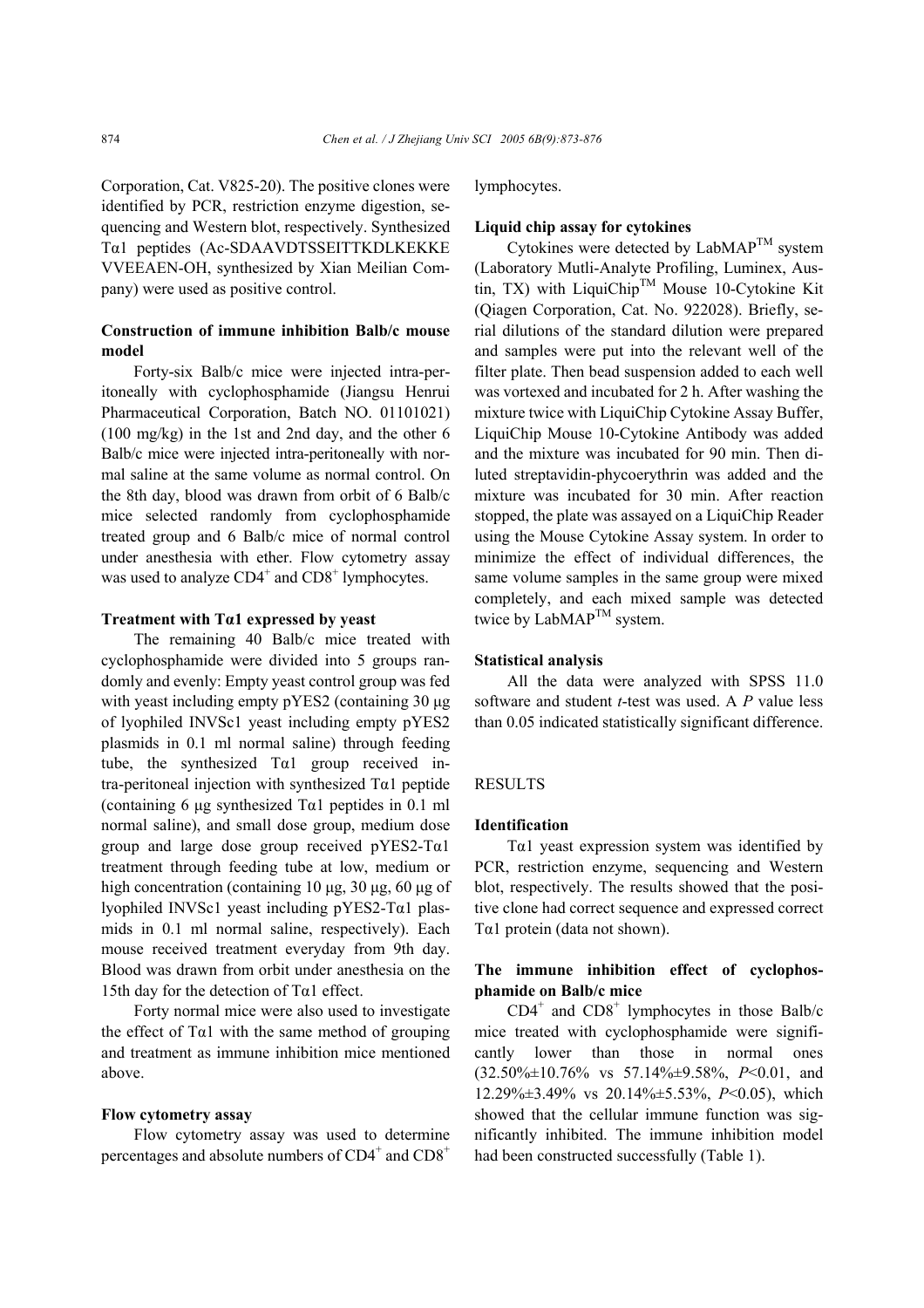#### **Effect of Tα1 expressed by yeast on normal mice**

As showed in Table 2, compared with normal control, although small dose and large dose of  $Ta1$ expressed by yeast improved the  $CDS<sup>+</sup>$  lymphocytes  $(19.06\% \pm 5.94\%$ ,  $18.04\% \pm 4.76\%$  vs  $11.05\% \pm 0.85\%$ , *P*<0.01), both of them remained in normal level. There were no significant changes in other groups.

# **Effect of Tα1 expressed by yeast on immune inhibition mice**

As showed in Table 3, compared with empty yeast control, small dose group, large dose group and positive control group significantly improved the CD8<sup>+</sup> lymphocytes (13.48%±6.17%, 22.74%±1.09% and 18.77%±4.72% vs 7.49%±2.14%, *P*<0.01), while all of them had little effect on the CD4<sup>+</sup> lymphocytes (63.62%±8.19%, 61.86%±6.94% and 65.91%±4.78% vs 57.93%±10.40%, *P*>0.05).

#### **Liquid chip for cytokine**

The results (Fig.1) showed that compared with empty yeast, synthesized  $Ta1$  and  $Ta1$  expressed by yeast could improve the levels of TNF-α, IL-6 and IL-10 significantly, and that synthesized Tα1 can improve the IFN-γ and IL-2 levels as well.

## DISCUSSION

T $\alpha$ 1 plays many vital roles, such as immune regulation, promoting NK cell activity, enhancing the anti-infection ability of the host, promoting viral clearance, anti-oxidant, inhibiting the growth of cancer cells, etc. (Zavaglia *et al.*, 2000). It was used widely in clinical treatment of hepatitis B, hepatitis C, HIV and some tumors, such as melanoma, lung cancer, leukemia, squamous epithelial cancer, colon cancer, etc. (Kullavanuaya *et al.*, 2001; Andreone *et al.*, 2001; Garaci *et al.*, 2000; Saruc *et al.*, 2003).



**Fig.1 The effect of Tα1 on several cytokines in immune** 

| Table 1 Effect of cyclophosphamide on the immune function of Balb/c mice |            |                                 |                               |                               |  |
|--------------------------------------------------------------------------|------------|---------------------------------|-------------------------------|-------------------------------|--|
| Group                                                                    | Number     | Cyclophosphamide dose $(mg/kg)$ | $CD4^+(%)$                    | $CD8^+(%)$                    |  |
| Normal group                                                             |            |                                 | $57.14\pm9.58$                | $20.14 \pm 5.53$              |  |
| Immune inhibition group                                                  |            | 100                             | $32.50\pm10.76$ <sup>**</sup> | $12.29 \pm 3.49$ <sup>*</sup> |  |
| $** \sim$<br>$\sim$ $\sim$ $\sim$ $\sim$ $\sim$ $\sim$                   | $R = 0.01$ |                                 |                               |                               |  |

| **Compared with normal group, $P<0.01$ ; *Compared with normal group, $P<0.05$ |  |
|--------------------------------------------------------------------------------|--|
|--------------------------------------------------------------------------------|--|

| Table 2 The effect of $Ta1$ on immune function of normal Balb/c mice |  |
|----------------------------------------------------------------------|--|
|                                                                      |  |

| Group                     | Animal numbers | Dose $(\mu$ g/mouse) | $CD4^+$ level $(\% )$ | $CD8+$ level $(\% )$ |
|---------------------------|----------------|----------------------|-----------------------|----------------------|
| Empty yeast control group |                | 30                   | $55.32 \pm 3.95$      | $11.05 \pm 0.85$     |
| Synthesized $Ta1$ group   |                | O                    | $56.10 \pm 11.09$     | $11.79 \pm 2.52$     |
| Small dose group          |                | 10                   | $53.01 \pm 17.98$     | $19.06 \pm 5.94$ **  |
| Medium dose group         |                | 30                   | $59.25 \pm 13.69$     | $12.72 \pm 2.81$     |
| Large dose group          |                | 60                   | $62.84\pm 6.00$       | $18.04 \pm 4.76$ **  |

--\*\*Compared with empty yeast control group, *P*<0.01

#### **Table 3 The effect of Tα1 on immune function of immune inhibition Balb/c mice**

| Group                     | Animal numbers | Dose $(\mu$ g/mouse) | $CD4^+$ level $(\% )$ | $CD8+$ level $(\% )$           |
|---------------------------|----------------|----------------------|-----------------------|--------------------------------|
| Empty yeast control group |                | 30                   | $57.93 \pm 10.40$     | $7.49 \pm 2.14$                |
| Synthesized $Ta1$ group   |                | O                    | $65.91 \pm 4.78$      | $18.77 \pm 4.72$ **            |
| Small dose group          |                | 10                   | $63.62 \pm 8.19$      | $13.48 \pm 6.17$ **            |
| Medium dose group         |                | 30                   | $58.48\pm9.46$        | $8.71 \pm 1.72$                |
| Large dose group          |                | 60                   | $61.86\pm 6.94$       | $22.74 \pm 1.09$ <sup>**</sup> |

\*\*Compared with empty yeast control group,  $P<0.01$